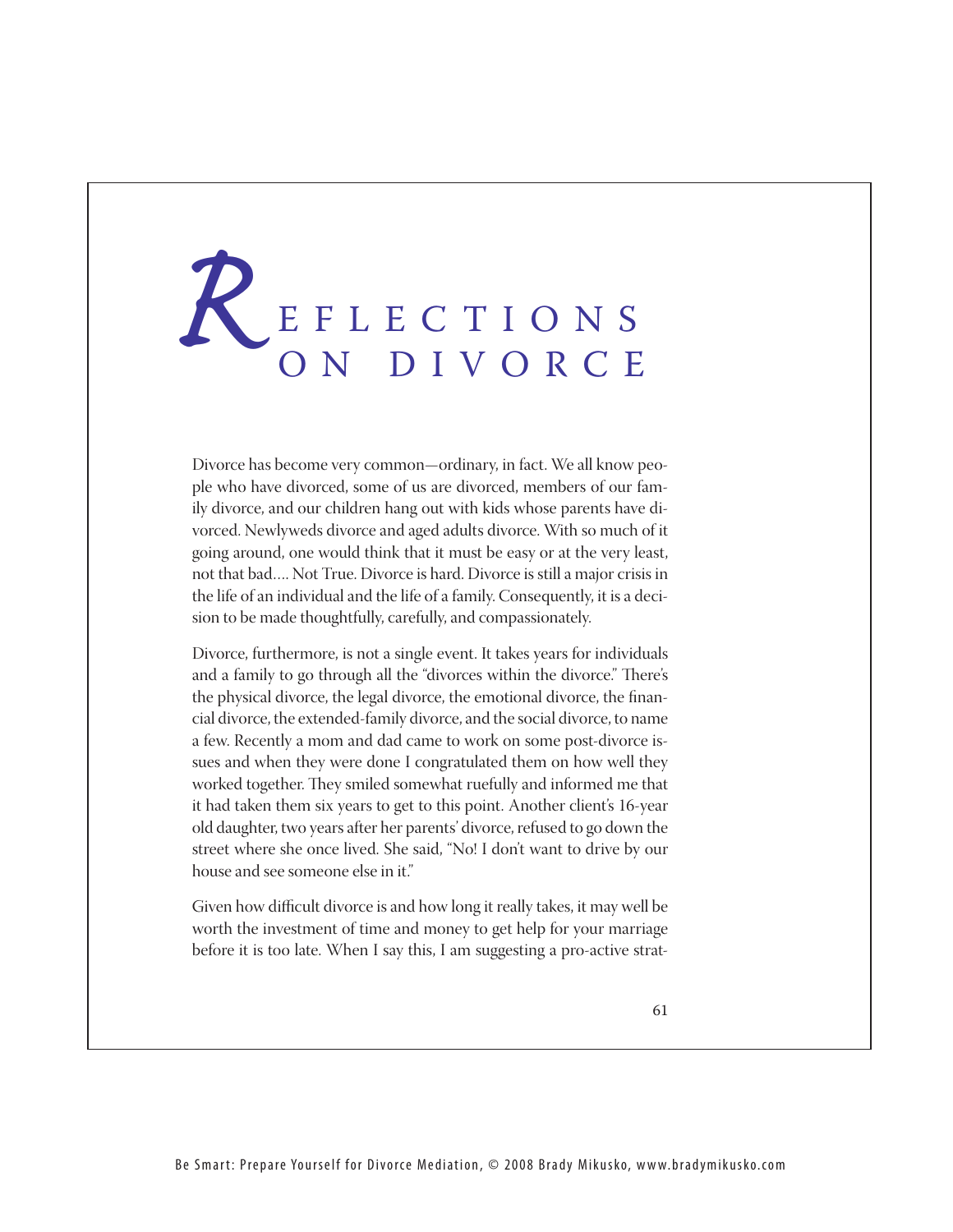ADDITIONAL READING: Reflections on divorce

egy. That might mean finding a time to tell your partner in no uncertain terms that the relationship is not working for you and that counseling is necessary. It might mean saying it more than once—many times in fact because it often takes many times before it sinks in. If the therapist or counselor you are seeing isn't helping, find another. Investigate the growing number of weekend experiences for married couples. Marriages are hard work. Remember, the divorce rate for second marriages, especially those with children, is even higher than first marriages. In other words, divorcing your partner and finding another is not necessarily the answer to your problems.

It is surprising how many individuals are shocked and hurt that they never had a chance to save their marriage. Many don't understand "why this is happening." So at the very least, counseling can sometimes help the other person understand why the marriage failed. This "work"—the work of understanding and making sense of what is happening in one's life—is of the utmost importance to each of us in our life. In a divorce, it is extremely important to facilitate the "divorces within the divorce." Keep in mind that it is very hard to co-parent and negotiate such issues as custody, property, and support when one partner is still wondering, "What happened?" And it is almost impossible to begin to move a family toward healing.

There are many things to be said about extra-marital love affairs, but I will offer only one reflection. If you have chosen to become involved emotionally and/or physically with someone else, your wife/husband will be devastated. Their anger, hurt and feelings of betrayal will significantly impact the entire divorce process. It is to be expected, so expect it. And give them credit, ultimately, for coping with it. If the affair is with a family friend, you've upped the ante exponentially.

In most cases, divorce is a giant step backwards financially. The challenge is to maintain two viable households. When there are children, the challenge is to maintain two households in which the children can play, have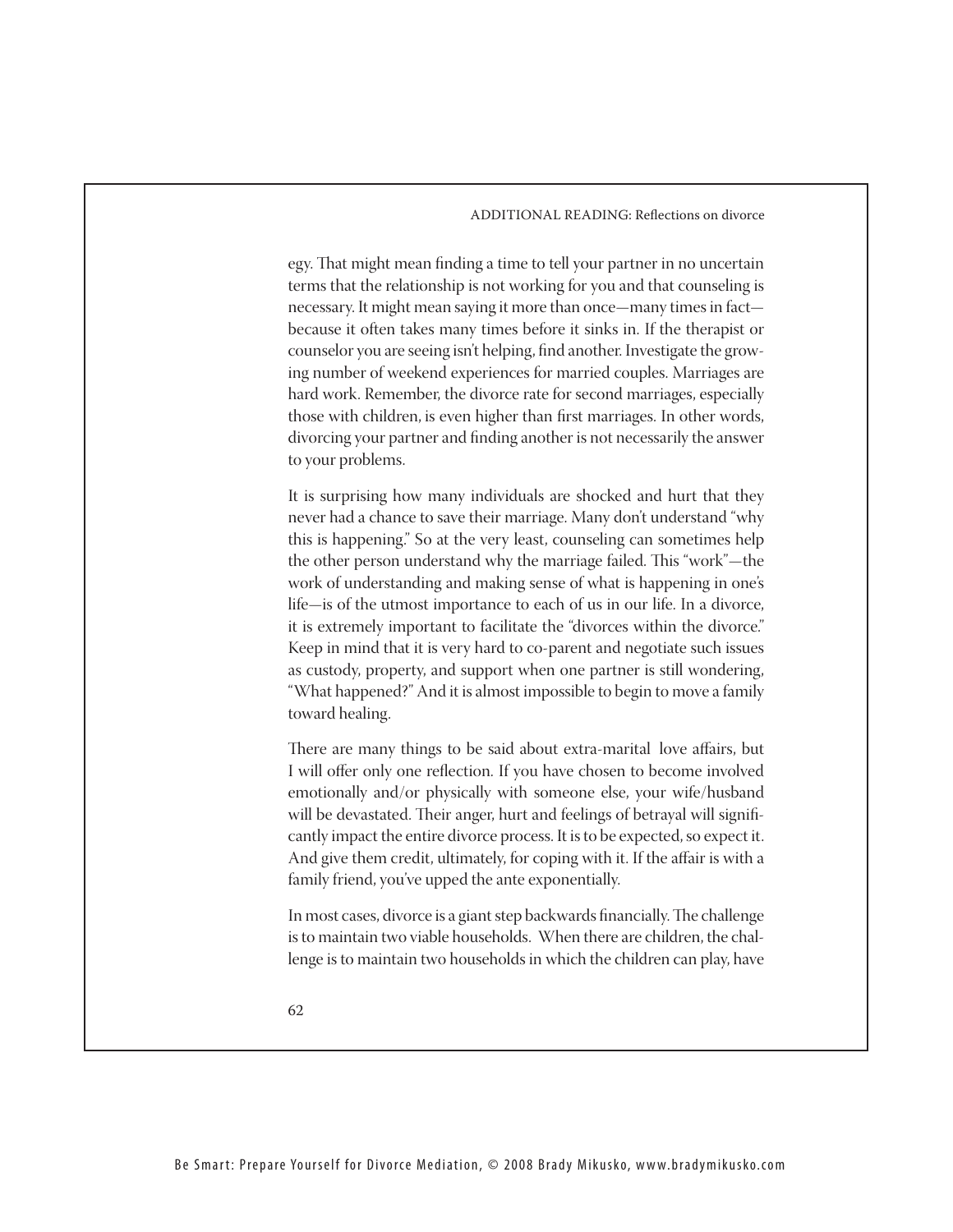ADDITIONAL READING: Reflections on divorce

overnights with friends, watch TV, do homework, play a musical instrument, and so forth. This is true no matter how much time the children spend with one parent or the other. "Do both of us earn enough money to do this?"is a question to ask. Divorce often means that both parents must work full time in order to pay the bills, and even then it is often not enough. For many of the children from divorced families, college is out of the question.

Family decisions made early in a marriage get twisted and can turn ugly in the divorce. For example, if one parent stayed home to care for the children when they were small, that stay-at-home parent may have an edge in the legal system regarding custody/visitation, especially if the children are still young. On the other hand, the parent who has been working full time outside of the home has the greater ability to earn a good living and the other parent can probably never earn as much. Are these outcomes "fair"?

I believe that part of the problem is that we live in a society that values certain work over other work, including the work of raising children. But it is more complicated than that. It has to do with all the choices that are part of the fabric of our life as a couple/family. For example, how does one address the family decision to move far away from extended family for the professional needs of one spouse, with the mutual understanding that it is only temporary, and then the couple divorces far away from that extended family a few years later? How does one address the family decision to use one spouse's early inheritance to pay off their debt and many years later divorce before the second spouse receives an inheritance? These kinds of dilemmas exist in one form or another in almost every divorce. It is hard to deal with these issues in the face of financial pressures/ shortages, broken dreams, an uncertain future, lost time with children, and so forth. Fairness is difficult to define and hard to create. Many look to the legal system to right the wrongs—an impossible task.

Time can help the divorce process. Marriages are not like cars-a turn of